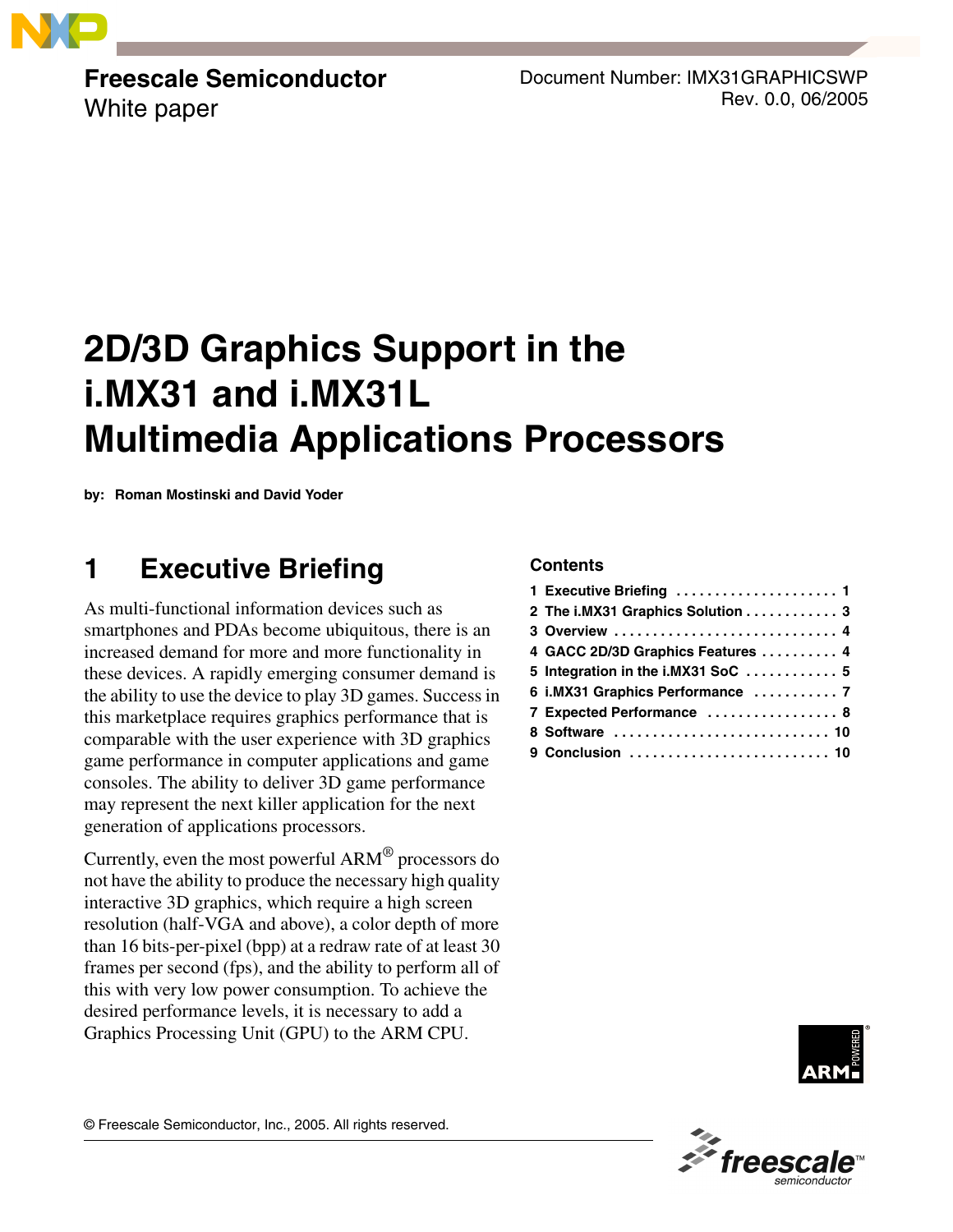

## **Executive Briefing**

Freescale's i.MX31 adds this by integrating a dedicated 3D graphics accelerator (GACC) as seen in [Figure 1](#page-1-0).

## **NOTE**

The *integrated* GACC is not available in the i.MX31L processor.



**Figure 1. i.MX31 with Internal GACC**

<span id="page-1-0"></span>After deciding to integrate a GPU on the processor, a second consideration for the design engineer is how to provide the memory resources required for 3D graphics. A shared system memory (or unified memory architecture) uses the same memory for graphics operations and other system functions, whereas a dedicated graphics memory is available exclusively for graphics operations. [Table 1](#page-2-1) shows the advantages and disadvantages of using unified and shared memory.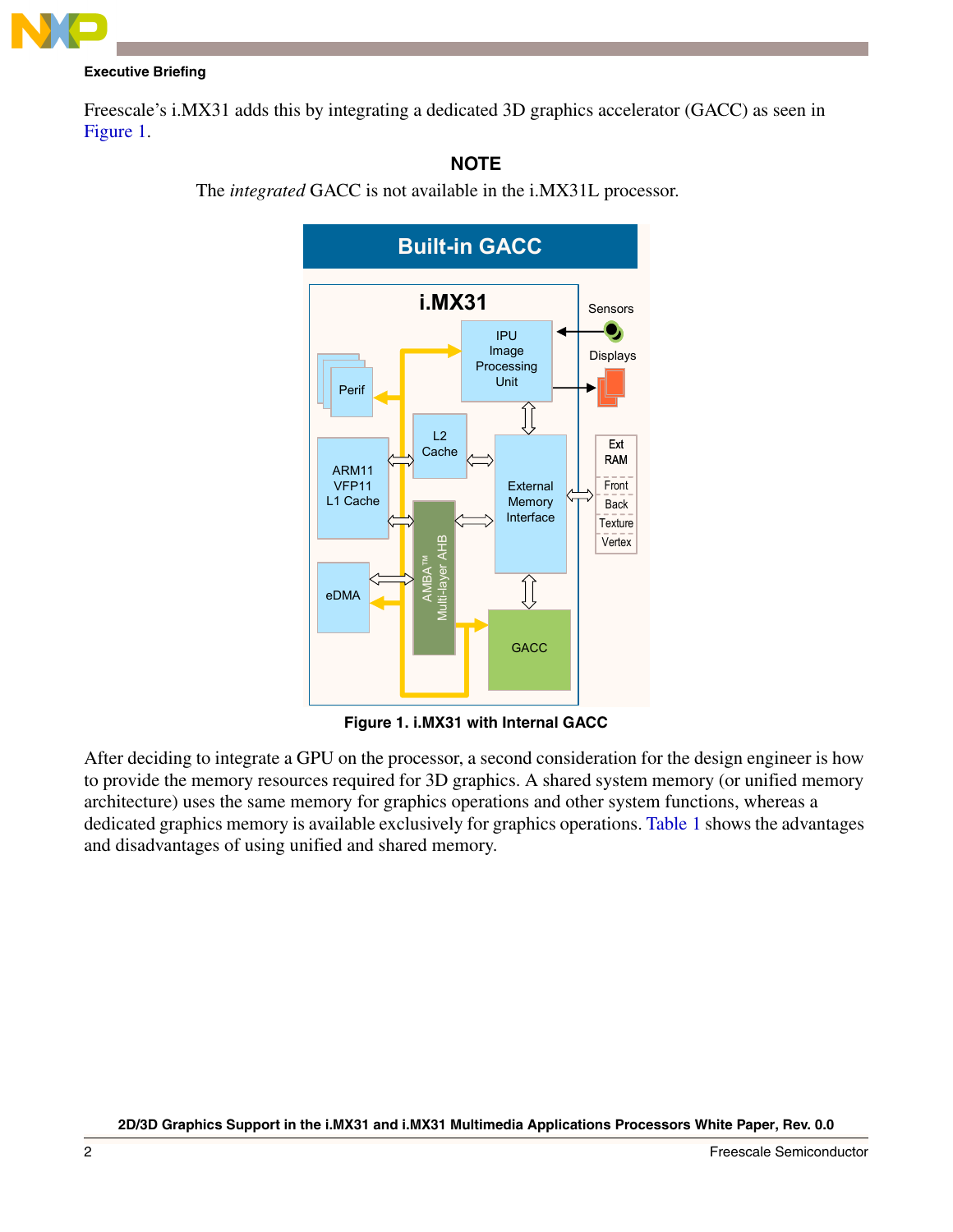

<span id="page-2-1"></span>

|                                                                                                                                                                                                                                                                                                                                                                                | <b>Unified Memory Architecture</b>                                                                                                                                                                                                                                                                                                                                                                                  | <b>Dedicated Graphics Memory</b>                                                                                                                                         |
|--------------------------------------------------------------------------------------------------------------------------------------------------------------------------------------------------------------------------------------------------------------------------------------------------------------------------------------------------------------------------------|---------------------------------------------------------------------------------------------------------------------------------------------------------------------------------------------------------------------------------------------------------------------------------------------------------------------------------------------------------------------------------------------------------------------|--------------------------------------------------------------------------------------------------------------------------------------------------------------------------|
| Internal<br><b>Graphics</b><br><b>Accelerator</b>                                                                                                                                                                                                                                                                                                                              | • The cost impact of using an integrated GACC<br>is relatively low, resulting in an increase in the<br>applications processor die size and small<br>increase in price.<br>• There is flexibility in memory usage.<br>Graphics Accelerator works directly with<br>existing memory. Consequently, screen<br>resolution and color depth, are virtually<br>unlimited. It may even be possible to support<br>VGA@24 bpp. | Memory resources wasted when current<br>applications are not using graphics<br>acceleration.<br>Additional pins required for Graphics memory<br>$\bullet$<br>connection. |
| • Additional system production costs could be<br>significant. In addition to the cost of the<br><b>External</b><br>external chip cost, additional system board<br>area is required for the external GACC. Other<br><b>Graphics</b><br><b>Accelerator</b><br>factors that impact the total cost are the<br>requisite board-level tests, lowering of MTBF,<br>and other factors. |                                                                                                                                                                                                                                                                                                                                                                                                                     | Significant additional cost and board area.<br>Flexible for selection of GACC performance<br>and features.                                                               |

**Table 1. Graphics Subsystem Architecture Comparison**

# <span id="page-2-0"></span>**2 The i.MX31 Graphics Solution**

The i.MX31 and i.MX31L processors provide the designer the ability to connect an external graphics accelerator via the Image Processing Unit (IPU) asynchronous port, and the i.MX31 also has its own integrated GACC providing hardware acceleration for 2D and 3D graphics algorithms. The internal GACC has sufficient performance to run desk-top quality interactive graphics applications on displays with the screen resolution of VGA and above and color representation up to 32 bits per pixel. The GACC is built around the ARM MBX R-S graphics accelerator. The GACC high level block diagram and processing data flow are shown in [Figure 2.](#page-3-2) This white paper is, in part, based on *MBX R-S 3D Graphics Core (GX20) Technical Reference Manual*, rev r1p2, ARM DDI 0295E, and describes the ARM MBX R-S customization and integration in the i.MX31 SoC.

[Figure 2 on page 4](#page-3-2) shows the GACC high level block diagram and processing data flow.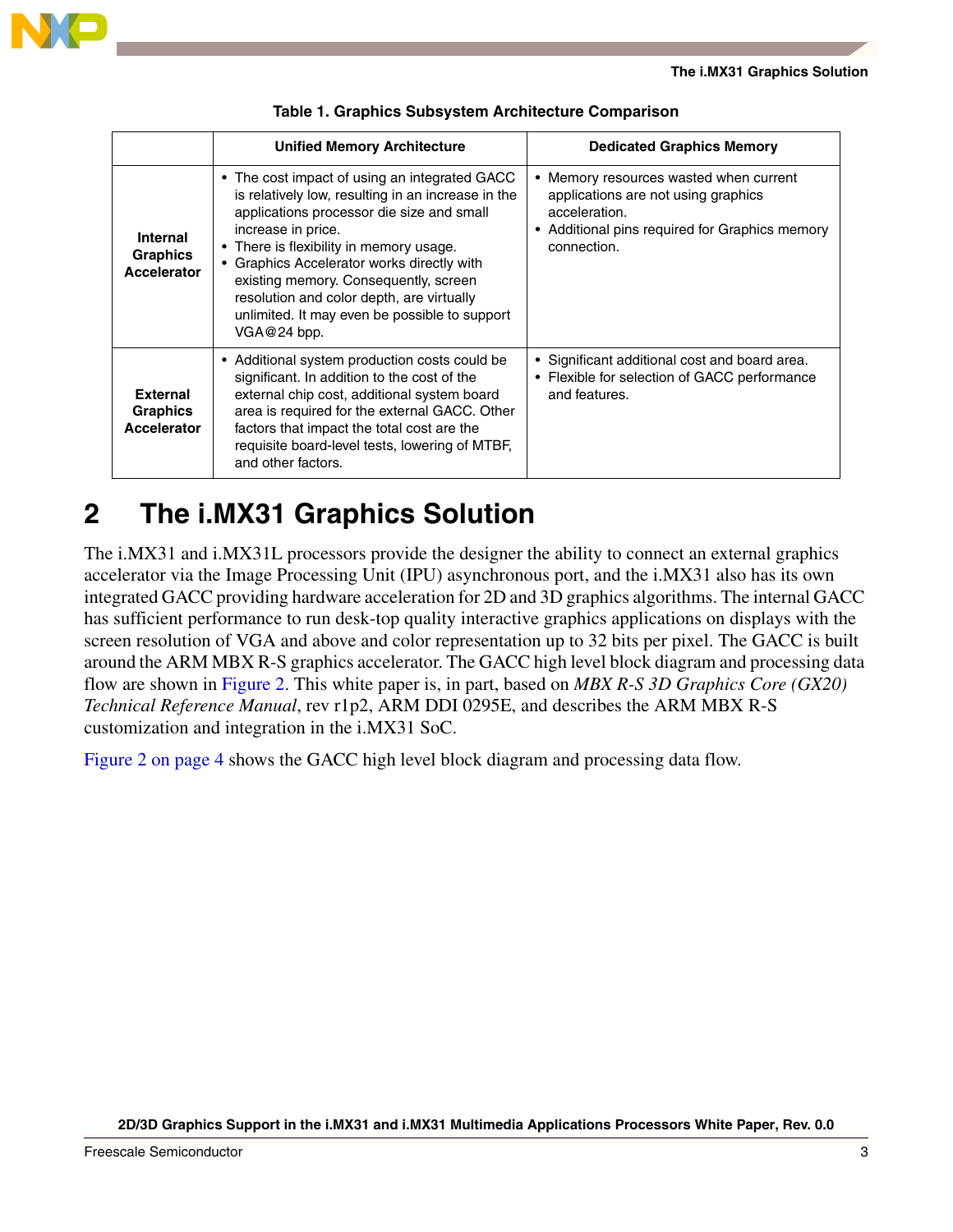



**Figure 2. GACC Block Diagram and Data Flow**

## <span id="page-3-2"></span><span id="page-3-0"></span>**3 Overview**

The GACC operates on 3D scene data sent as batches of triangles. Triangles are written directly to the Tile Accelerator (TA) on a First In First Out (FIFO) basis so that the CPU is not stalled. In addition, the Enhanced DMA (eDMA) of the i.MX31 can be used to perform batch transfers with very low CPU involvement. The TA performs advanced culling on triangle data by writing the tiled non-culled triangles to the external memory.

The event manager uses SmartBuffer<sup>TM</sup> technology to ensure that any level of scene complexity is handled in a fixed display list buffer size.

The Hidden Surface Removal (HSR) engine reads the tiled data and implements per-pixel HSR with full Z-accuracy. The resulting visible pixels are textured and shaded in Internal True Color (ITC, 24 bits per pixel) before rendering the final image for display buffer.

# <span id="page-3-1"></span>**4 GACC 2D/3D Graphics Features**

The GACC offers the following features necessary to perform high quality 3D graphics:

- Deferred texturing
- Screen tiling
- Flat and Gouraud shading
- Perspective correct texturing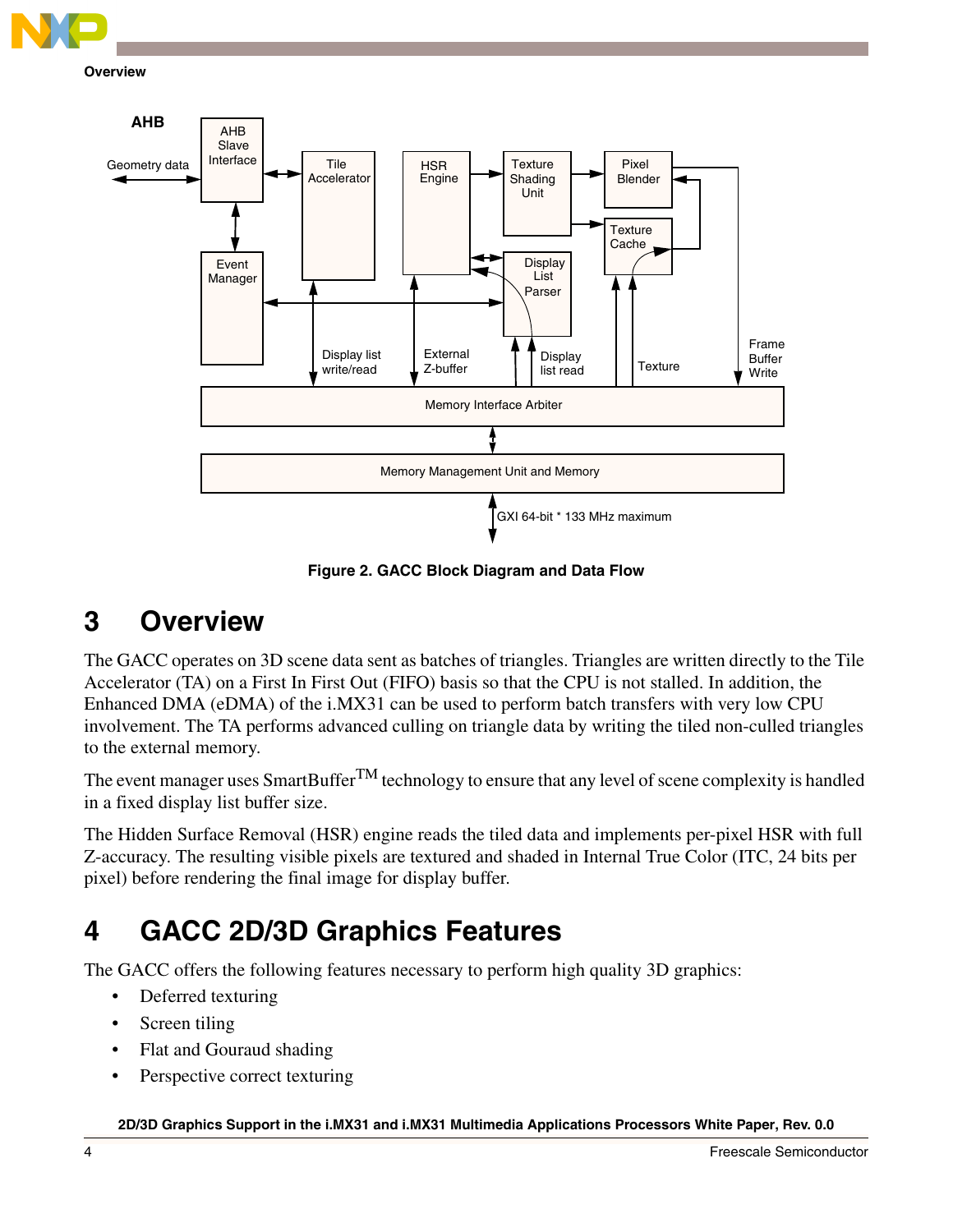### **Integration in the i.MX31 SoC**



- Specular highlight
- Floating-point Z-buffer
- 32-bit ARGB internal rendering and layer buffering
- Full tile blend buffer
- Z-load and store mode
- Per-vertex fog
- 16-bit RGB textures, 1555, 565, 4444, 8332, 88
- 32-bit RGB textures, 8888
- YUV 422 textures
- PVR-TC compressed textures
- One-bit textures for text acceleration
- Point, bilinear, trilinear and anisotropic filtering
- Full range of  $OpenGL^{\circledast}$  and  $Direct3D^{\circledast}$  (D3D) blend modes
- Dot3 bump mapping
- Alpha test
- Zero-cost full-scene anti-aliasing
- 2Dvia3D (R) 2D graphics acceleration.

# <span id="page-4-0"></span>**5 Integration in the i.MX31 SoC**

[Figure 3 on page 6](#page-5-0) shows GPU connectivity in the i.MX31 SoC: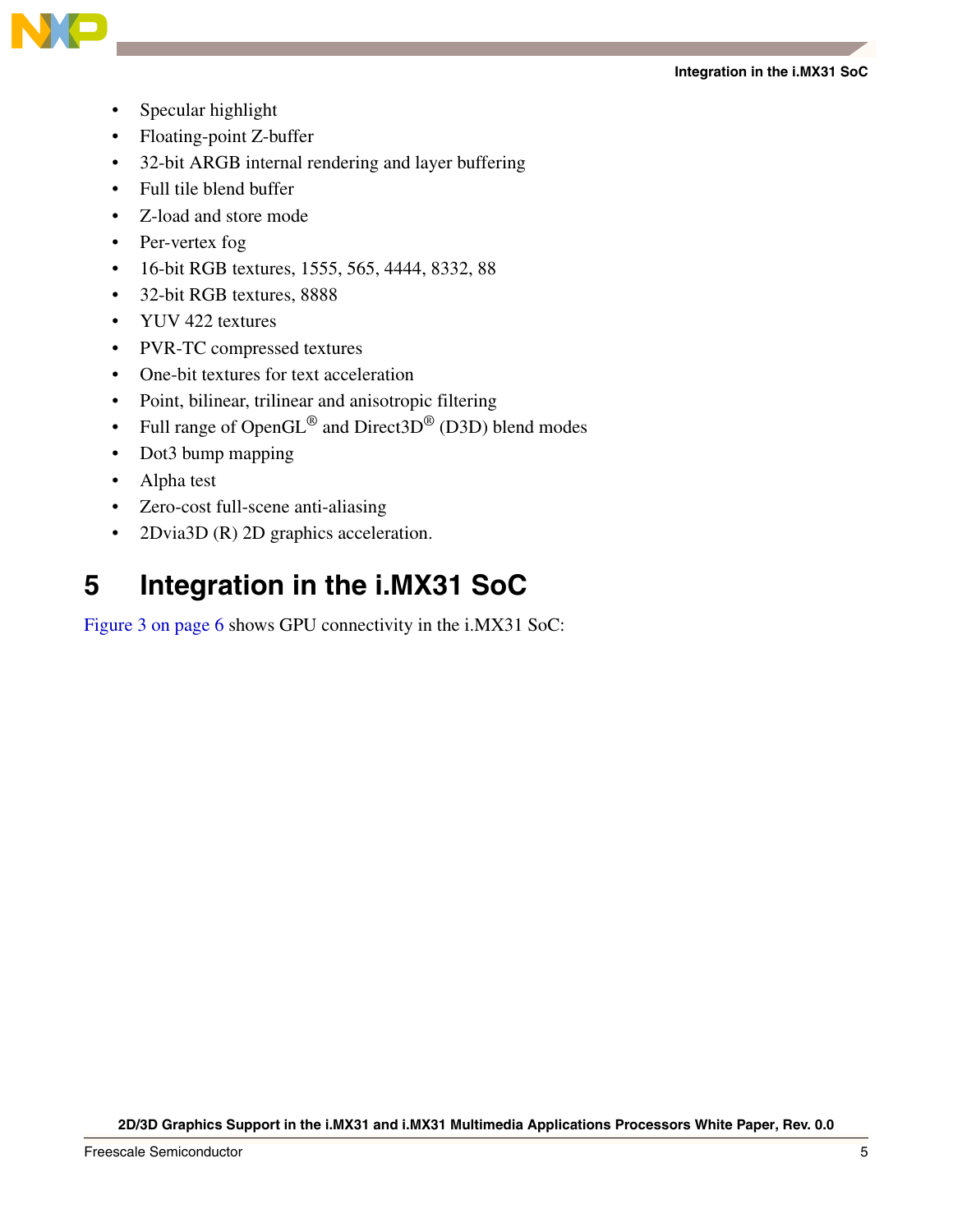

### **Integration in the i.MX31 SoC**



**Figure 3. GPU System Connectivity**

## **NOTE**

The *Integrated* GACC is not available in the i.MX31L processor.

<span id="page-5-0"></span>The GPU offers two interface configurations:

The register block interface of the GPU is an  $AMBA<sup>TM</sup>$  Advanced High-performance Bus (AHB) slave interface allowing access to the control registers and also serves as the input to the tile accelerator. A high performance scenario would involve 10k triangles per frame, using 32-byte geometry data per vertex and a 30-fps redraw rate. This would result in an approximate 30-Mbyte/s average throughput. The TA input port is equipped with FIFO buffer to prevent the CPU from being stalled while awaiting data. Also, the eDMA could be used for transferring the geometry data from the system memory to the GACC, with low CPU involvement.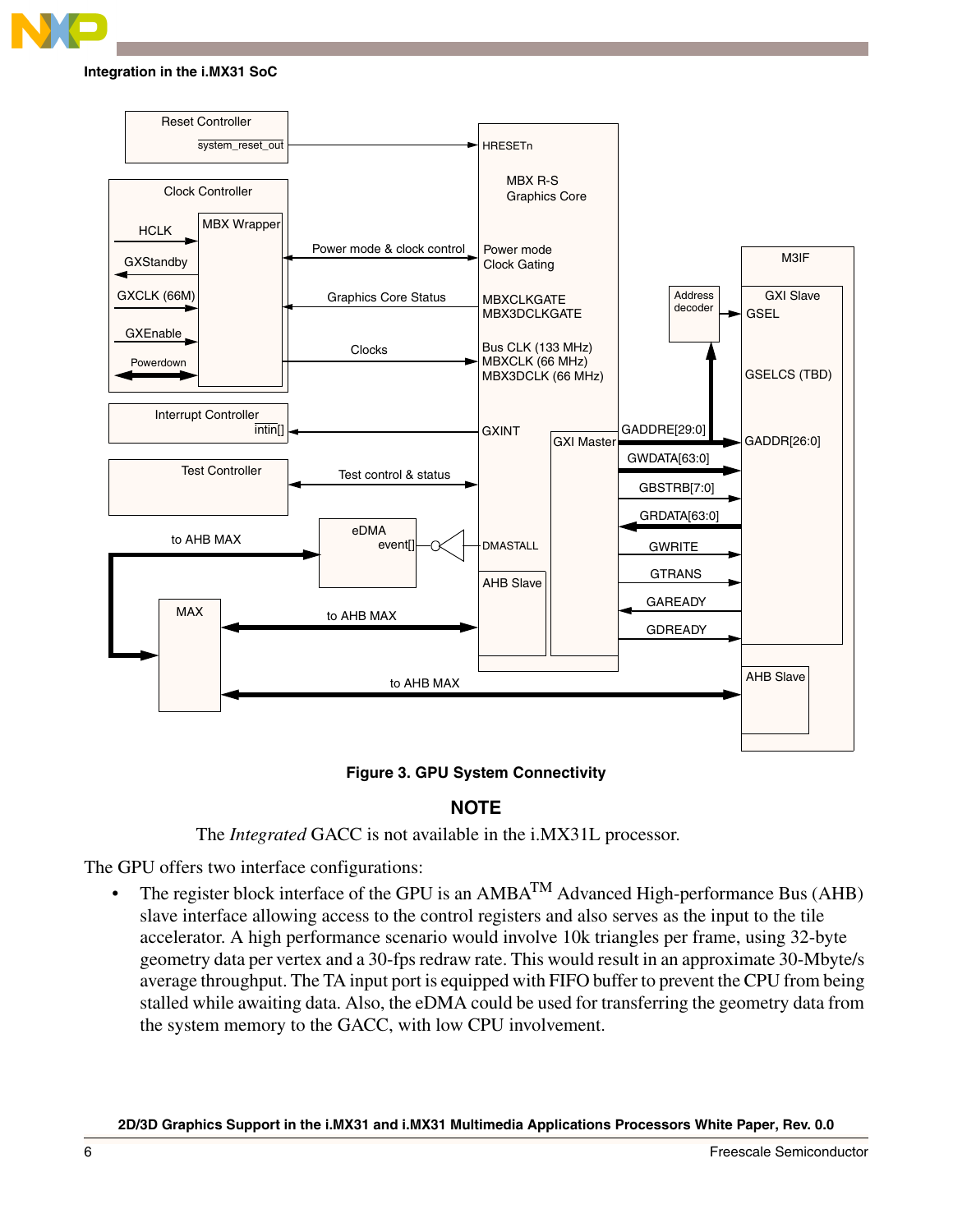

The AHB interface is a fully compliant ARM/AMBA/AHB bus interface. It has been designed to comply with Rev 2.0 of the AMBA specification and it implements the Retry-capable-Slave part of the specification. This interface has a maximum clock frequency of 133 MHz.

The second interface allows the GACC to access pixel and texture data in external memory. All read and write requests from the GACC serve through the Graphics Port (GXP). This is a custom point-to-point interface, not AMBA, with the GACC acting as GXP master. This interface supports a simple handshake protocol and splitted (pipelined) transactions. The GX Port must be connected to a matching slave interface port on the External Memory Interface controller. This interface has a maximum clock frequency of 133 MHz.

# <span id="page-6-0"></span>**6 i.MX31 Graphics Performance**

To produce meaningful data about the performance of the i.MX31 GACC, [Section 6.1, "Real World Case](#page-6-2)  [Definitions"](#page-6-2) provides detailed data using real world applications.

## <span id="page-6-2"></span>**6.1 Real World Case Definitions**

Several real world use cases are defined for target architecture evaluation [\(Table 2\)](#page-6-1) based on in-simulation game statistics:

<span id="page-6-1"></span>

| Use Case  | <b>Triangles</b><br>Count<br>[Tri/frame] | Depth<br><b>Complexity</b><br>[PixDrawn/Pixel] | <b>Frames Rate</b><br>[Frame/sec] | <b>Display</b><br><b>Size</b> | <b>Triangles</b><br>Rate<br>[Tri/sec] | <b>Pixel</b><br>Rate<br>[Pix/sec] |
|-----------|------------------------------------------|------------------------------------------------|-----------------------------------|-------------------------------|---------------------------------------|-----------------------------------|
| FPS 1 (2) | 2092                                     | 3.4                                            | 30                                | QVGA                          | 62760                                 | 7.8M                              |
| FPS 2 (2) | 4525                                     | 3.4                                            | 30                                | QVGA                          | 135750                                | 7.8M                              |
| FPS 2 (1) | 5221                                     | 9.7                                            | 30                                | QVGA                          | 156630                                | 22M                               |
| FPS 1 (1) | 6358                                     | 2.2                                            | 30                                | <b>VGA</b>                    | 190740                                | 20.3M                             |
| FPS 2 (2) | 4525                                     | 3.4                                            | 30                                | <b>VGA</b>                    | 135750                                | 31.3M                             |
| FPS 2 (1) | 5221                                     | 9.7                                            | 30                                | <b>VGA</b>                    | 156630                                | 89.4M                             |

**Table 2. Real Game Use Case Definition**

## **6.2 Calculating Real World Performance**

The ideal performance specified for the ARM MBX R-S 3D graphics core does not take into account limitations, such as memory latency and host load, and is specified for a case when all system delays and limitations are removed. In this case, MBX R-S parameters are (assuming 66 MHz GPU core clock):

- Geometry throughput, 0.8 MTri/sec
- Rendering throughput, about 100 MPix/sec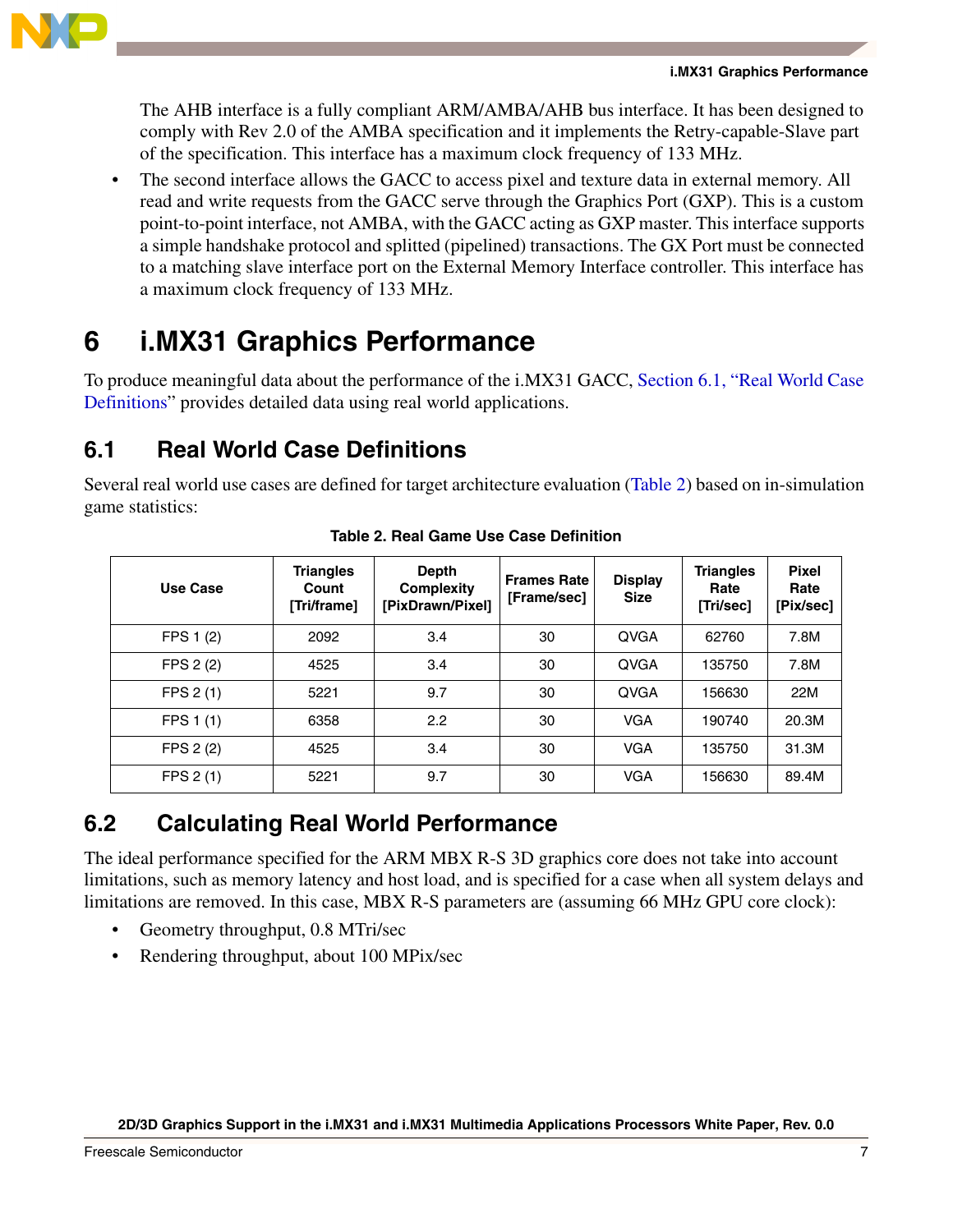

**Expected Performance**

# <span id="page-7-0"></span>**7 Expected Performance**

[Table 3](#page-7-1) shows expected maximum performance in terms of re-draw frame rate and performance of graphics core and memory bandwidth utilization for each of the use cases defined in the [Table 2.](#page-6-1) The targeted performance is 30 fps and is evaluated using the following assumptions:

- The graphic core runs at 66 MHz.
- Only external memory is used as frame buffer and work area.
- The external memory operates at 133 MHz. [Table 3](#page-7-1) show both 16-bit DDR and 32-bit DDR SDRAM memory configurations.
- The memory bandwidth available for graphics is limited to 70% of total memory bandwidth.
- There is enough the bandwidth needed for LCD controller (in Image Processing Unit) reads of the front buffer.
- The ARM CPU with vector floating point support runs at 532 MHz and 3D graphics calculations utilize less than 70% of ARM's capacity.
- Quantifiable information is based on simulation.

The evaluation presented in [Table 3](#page-7-1) shows that, in the all cases, the 30 fps target is met by the i.MX32, and that maximum performances are limited by the external memory bus bandwidth.

<span id="page-7-1"></span>

|                             |                     |                            | Max. Frame rate available (fps) | <b>Graphics</b>                   | <b>External</b><br><b>Memory</b><br><b>Utilization</b><br>16-bit DDR<br>SDRAM @ 30<br>fps $(\%)$ |  |
|-----------------------------|---------------------|----------------------------|---------------------------------|-----------------------------------|--------------------------------------------------------------------------------------------------|--|
| <b>Use Case Description</b> | <b>Display Size</b> | 16-bit DDR<br><b>SDRAM</b> | 32-bit DDR<br><b>SDRAM</b>      | core<br>utilization<br>@30fps (%) |                                                                                                  |  |
| FPS 1(2)                    | QVGA                | 92                         | 142                             | 24                                | 23                                                                                               |  |
| FPS 2 (2)                   | QVGA                | 56                         | 66                              | 56                                | 37                                                                                               |  |
| FPS 2 (1)                   | QVGA                | 51                         | 57                              | 64                                | 42                                                                                               |  |
| FPS $1(1)$                  | <b>VGA</b>          | 39                         | 78                              | 60                                | 54                                                                                               |  |
| FPS 2 (2)                   | <b>VGA</b>          | 31                         | 61                              | 60                                | 68                                                                                               |  |
| FPS 2(1)                    | <b>VGA</b>          | 30                         | 57                              | 66                                | 69                                                                                               |  |

## **Table 3. Expected Graphics Performance**

[Figure 4 on page 9](#page-8-0) shows the GACC operation modes and appropriate clock gating.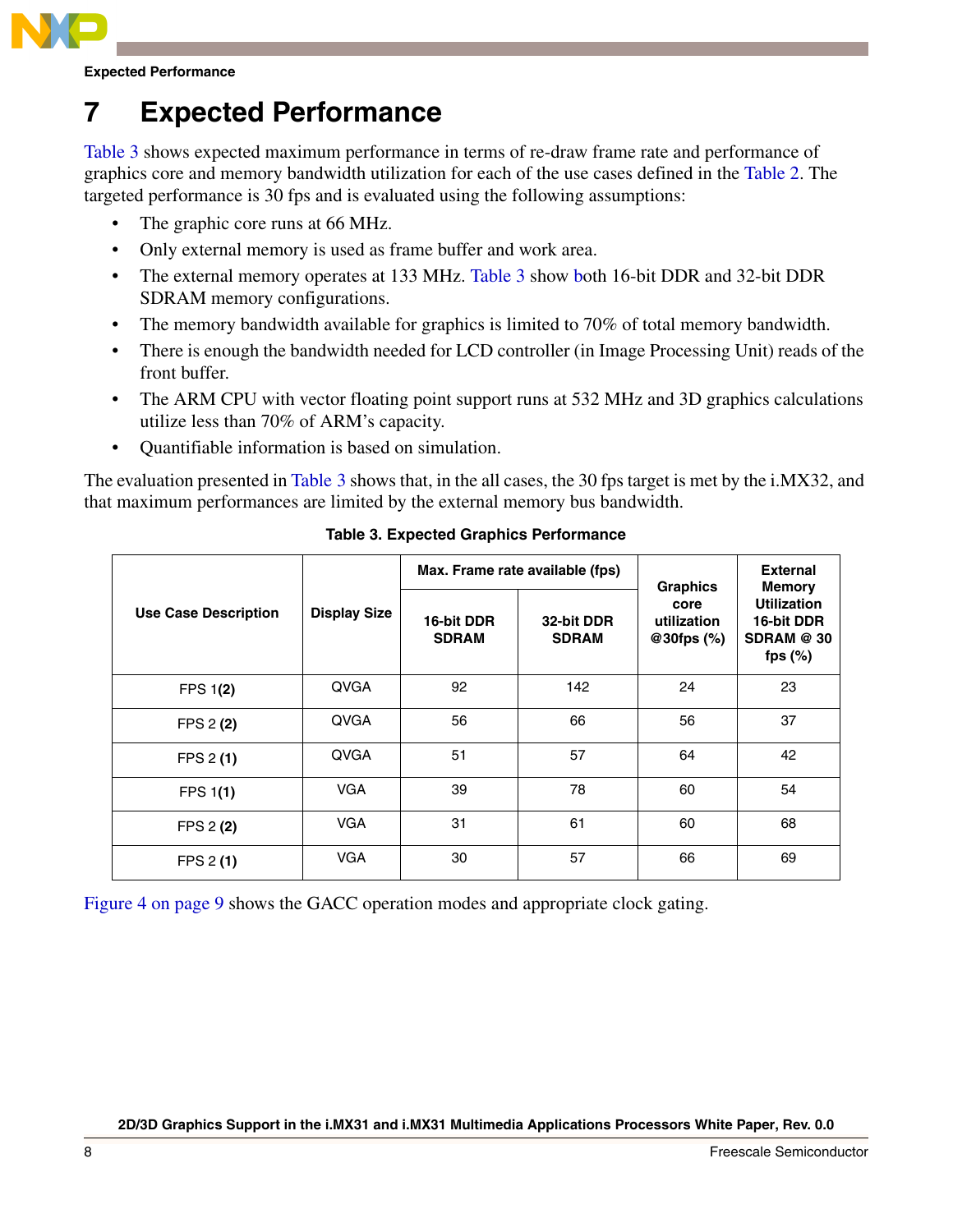

**Figure 4. i.MX31 Relative Graphics Performance Compared to Other Systems**

## <span id="page-8-0"></span>**7.1 Maximum Power Management**

Running at 66 MHz, the GPU consumes approximately 40 mW. To reduce average power dissipation, the GPU continuously monitors its idle status by examining various internal signals for activity. If these signals indicate that the MBX R-S 3D Graphics Core Sub-module is idle (either 3D or  $2D + 3D$ ), then after a count expires (determined by the value programmed into the Startup Time-out Clock Cycle Count Register), the clock gate signals are asserted (driven HIGH) instructing the MBX-wrapper (submodule of i.MX31 Clock Control Module) that the clocks can be safely disabled. [Table 4](#page-8-1) shows the GPU operation modes and appropriate clock gating.

<span id="page-8-1"></span>

| <b>Operation Mode</b> | <b>BusCLK</b> | <b>MBXCLK</b> | <b>MBX3DCLK</b> |  |
|-----------------------|---------------|---------------|-----------------|--|
| Deep PowerDown        | Gated         | Gated         | Gated           |  |
| Idle BusCLK operating | Operating     | Gated         | Gated           |  |
| 2D operations only    | Operating     | Operating     | Gated           |  |
| 3D operation          | Operating     | Operating     | Operating       |  |

|  | <b>Table 4. Operation Modes and Clock Gating</b> |  |  |  |  |
|--|--------------------------------------------------|--|--|--|--|
|--|--------------------------------------------------|--|--|--|--|

The clocks are enabled when an instruction is detected by the GACC, the instruction is decoded, and the appropriate clocks enabled based on what data is decoded. A small period of time is then permitted for the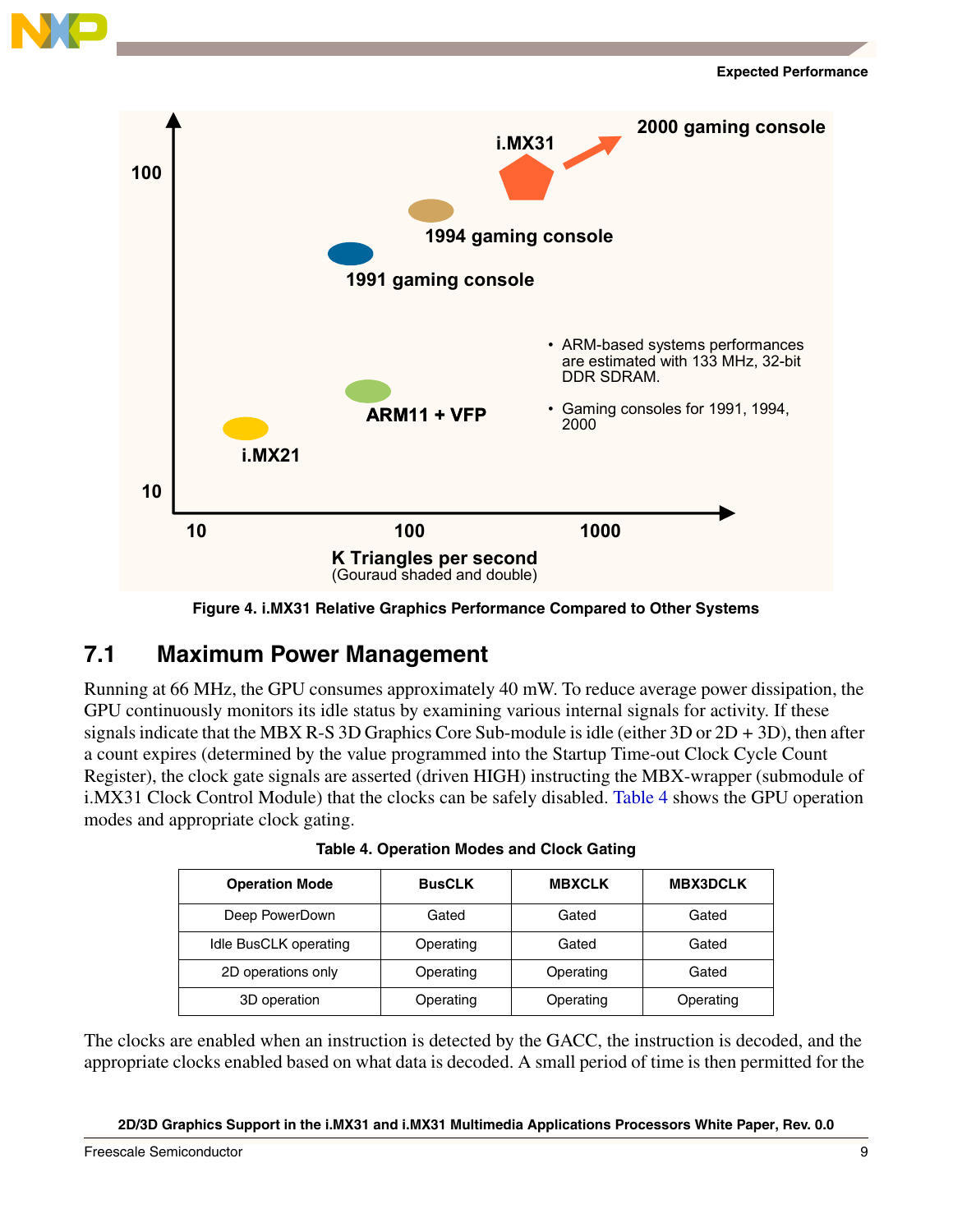

## **Software**

clocks to settle. After this settling period, a special counter, initially set by the Time-out Clock Cycle Count value, is decremented. This counter is reset when additional activity is detected. If, however, there is no activity and no indication of any instruction requiring any more clocks, at or before the point that the counter terminates, the clocks are again disabled and detection of activity is resumed.

# <span id="page-9-0"></span>**8 Software**

The software packages available for the GPU include OpenGL ES libraries and optimized drivers, low level graphics libraries, and tools (MGL) provided by ARM. Open GL ES is OS neutral and provides high portability for applications. Other software components will be available on-demand.

# <span id="page-9-1"></span>**9 Conclusion**

Today's mobile society desires wireless devices that serve as both a business tool and an on-the-go entertainment console. Manufacturers seeking to differentiate their wireless mobile devices demand an applications processor with the capability to deliver the raw processing power needed to provide a rich, eye-popping 3D gaming experience along with the long play times consumers crave. To achieve the desired performance levels, it is necessary to add a Graphics Processing Unit (GPU)—a dedicated 3D graphics accelerator—to the ARM CPU. This white paper presents a compelling case for the highly integrated silicon architecture that is found in the i.MX31 multimedia applications processor. The on-chip 2D/3D graphics support in this powerful multimedia chip delivers graphics performance that can provide consumers the 3D gaming experience they seek. The support allows mobile platforms to provide gaming console capabilities, thus becoming true mobile gaming consoles.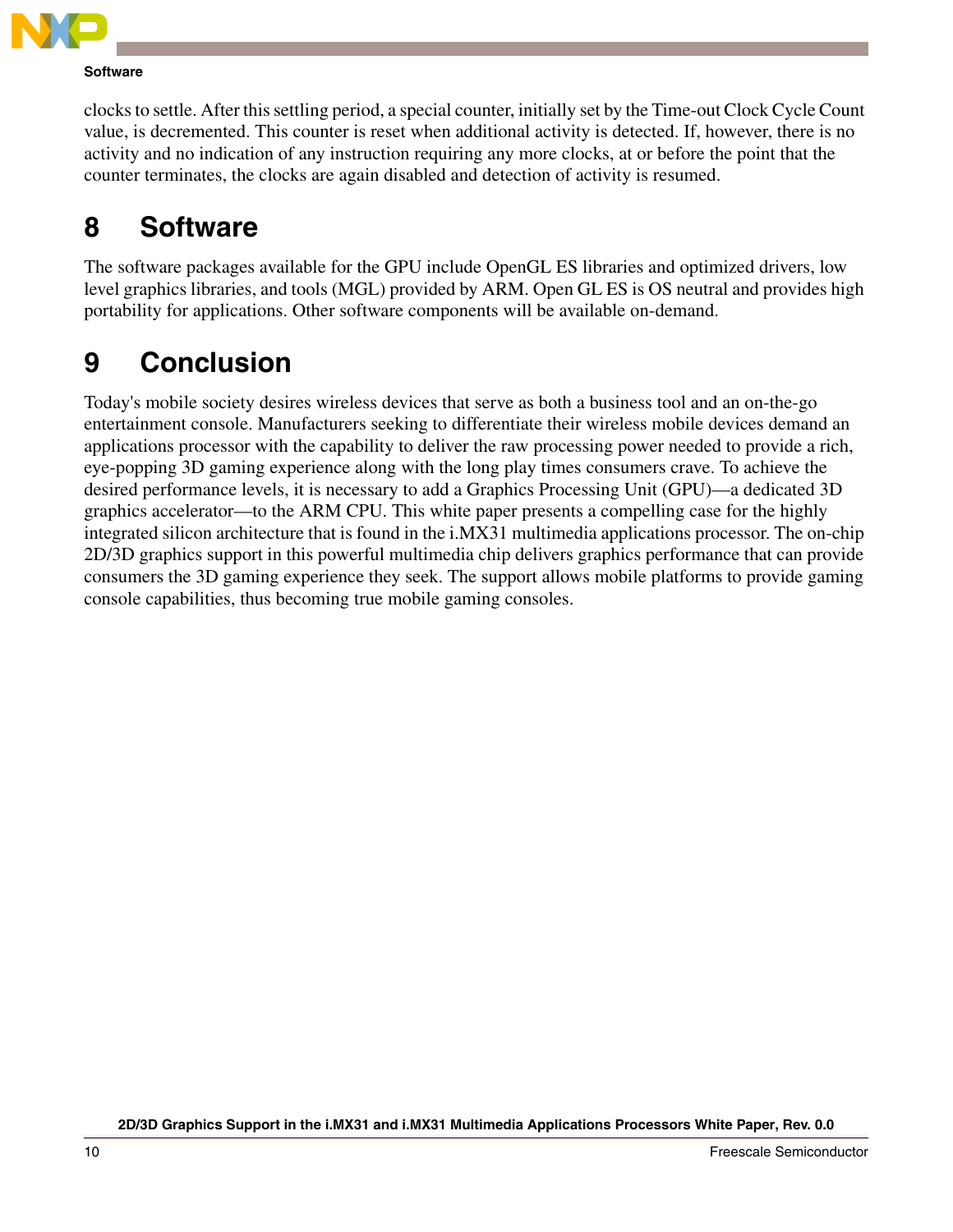

 $\overline{\phantom{a}}$ 

**Conclusion**